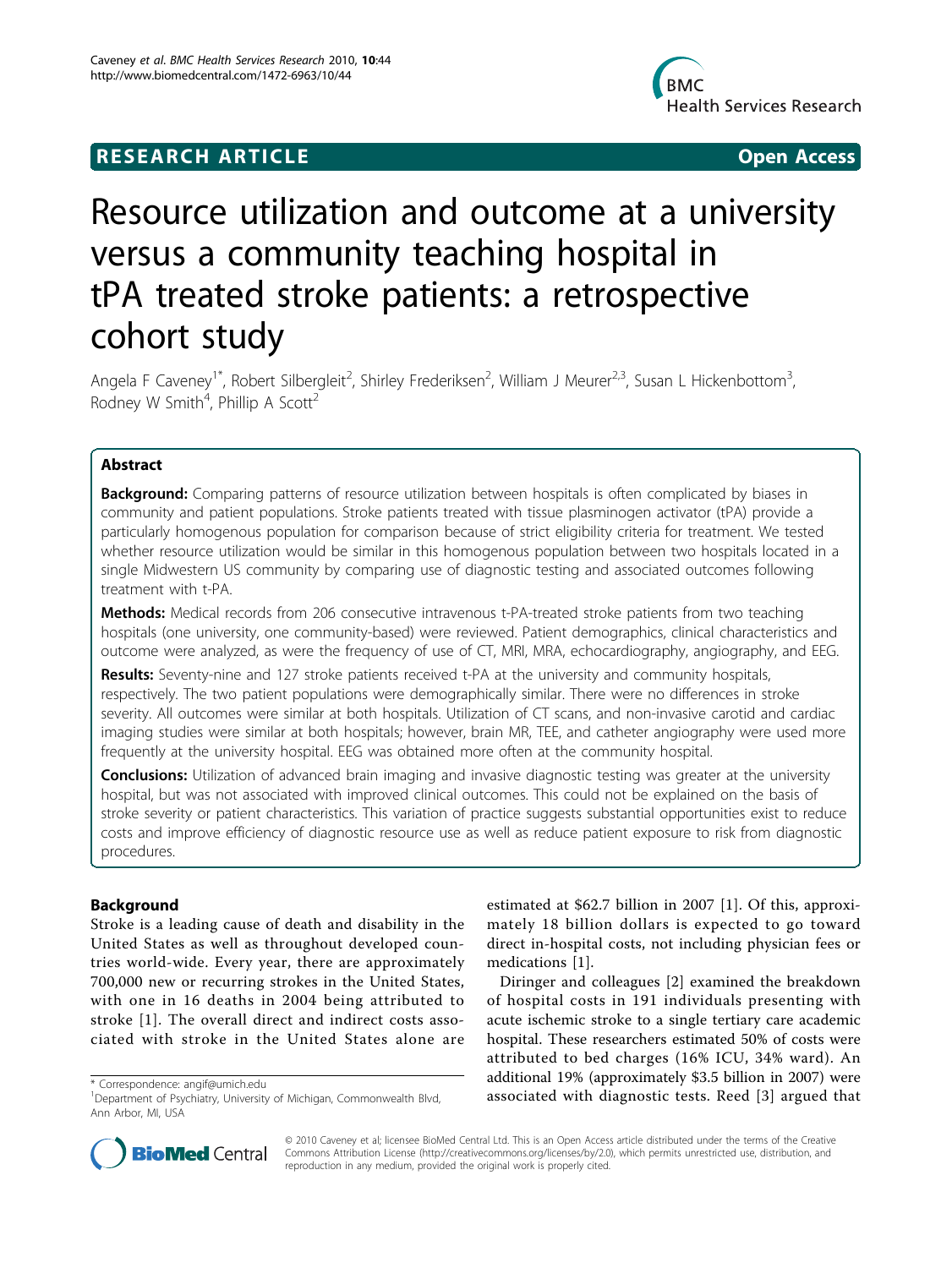different types of hospitals should be examined separately as costs can differ dramatically between facilities. For example, these researchers found that costs in teaching community hospitals were 10-30% greater than those at non-teaching community hospitals. Furthermore, they estimated that, overall, community hospital costs were approximately 10-20% lower than academic medical center costs.

Variability in spending by hospital type is likely to be a reflection of variability in practice, particularly with regard to the use of diagnostic tests. Practice variability is common for all diagnoses, and studying variability is often used as an approach to improving quality of care or to reducing expense. Evaluation of practice variability is, however, confounded by local referral patterns or differences in the patient populations served by different doctors and different facilities. Variability in patient populations including differences in age, disease severity, acuity, and comorbidities are potential confounders that make examining practice variability even more difficult. In stroke care in particular, differences in patients' ages, comorbidities, and stroke severity may distinguish patients treated in tertiary care hospitals from those treated in community hospitals.

Many studies of economic burden associated with stroke [\[4](#page-4-0)-[6](#page-4-0)] group all types of stroke (including subarachnoid hemorrhage, intracerebral hemorrhage and transient ischemic attacks) with ischemic stroke. Reed and colleagues [[3\]](#page-4-0) argued that it is important to break stroke subtypes down by category as different types of strokes would be associated with different lengths of stay (LOS) and different hospital procedures, leading to significantly differing costs. These researchers calculated that, in 1998, the average per incident inpatient costs was approximately \$5837 specifically for ischemic stroke.

In our community, stroke patients from a tri-county area are treated in two large tertiary care teaching hospitals. Both hospitals draw from the same population base, and are served by the same emergency medical system (EMS). By virtue of their condition and the imposition of a narrow treatment window, acute stroke patients treated with t-PA are unlikely to be influenced by differences in hospital referral patterns, and are likely similar with regard to stroke severity, age, and comorbid conditions. We therefore used this sample of patients as a natural experiment to examine variability in clinical practice.

The objectives of this study were to determine the extent to which inter-hospital variability in practice exists and whether variability in practice is associated with stroke outcomes. We assessed whether resource utilization would be similar in such a homogenous population between two hospitals located in a single Midwestern US community by comparing use of diagnostic testing and associated outcomes following treatment with t-PA.

# Methods

Data were collected as part of a larger retrospective, observational study evaluating the safety and effectiveness of t-PA use in stroke patients [\[7](#page-4-0)]. Study methodology is summarized below. The study was approved by the Institutional Review Boards at the participating institutions.

# Study Design and Setting

Medical records from 206 consecutive patients with acute ischemic stroke (AIS) treated with IV t-PA in the emergency departments of two large tertiary care teaching hospitals (one university hospital staffed by medical school faculty, one community-based staffed by privately practicing physicians) in Southeastern Michigan were reviewed. The University Hospital and the Community Hospital are located within 6 miles of each other. The two hospitals are similar in size (792 versus 529 beds, respectively) and adult patient volume (approximately 51,000 versus 65,000 ED visits per year in 2004), and are the only tertiary care centers within a 30 mile radius. The county in which these hospitals are located has a population of approximately 300,000 and includes urban, suburban, and rural areas. Both hospitals have residency training programs in emergency medicine and several other specialties. The community hospital does not have training programs in either neurology or neurosurgery.

All patients included in this sample presented to the emergency departments within three hours of onset of an ischemic stroke. All were administered intravenous t-PA. All aspects of care were at the discretion of the treating physicians based on hospital standards.

# Case Identification

All patients with AIS treated with t-PA between January 1, 1996 and January 1, 2005 were identified via four methods (billing data, pharmacy logs, hospital stroke registries and Paul Coverdell National Acute Stroke registry data) at each site.

#### Data Collection

Four clinically trained, National Institutes of Health Stroke Scale (NIHSS) certified, reviewers (3 RNs, 1 Clinical Ph.D.) abstracted data for each confirmed case from the paper and/or electronic medical record. Reviewers were unaware of the hypothesis or analysis presented here at the time of the chart review. Coding uncertainties were documented and resolved by consensus of the reviewers with an investigator (PAS or RS). The first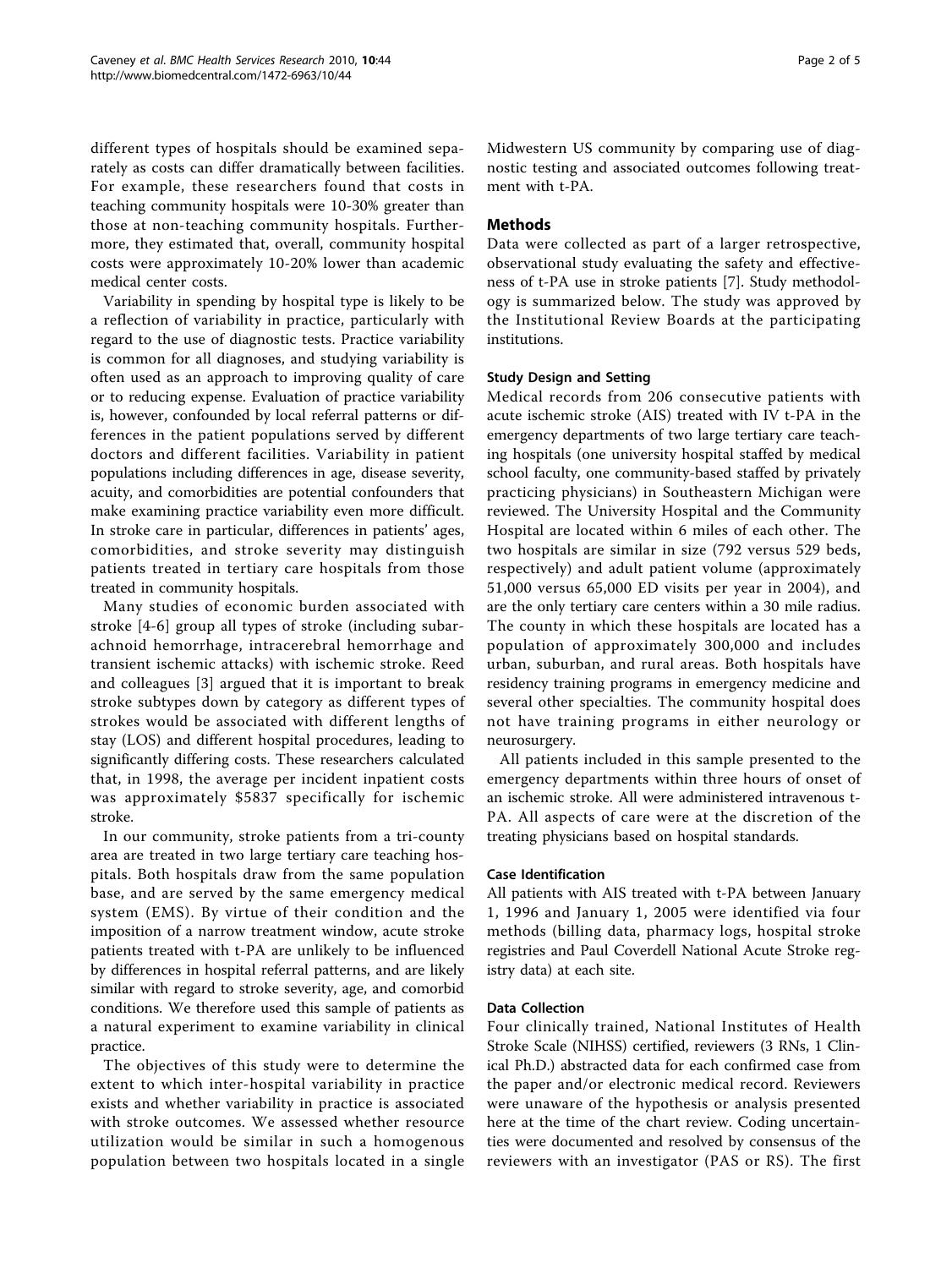10% of records were dual abstracted as well as an additional 10% random sample of the remaining records to assess inter-rater agreement.

Information recorded included, patient demographics, clinical characteristics, emergency department and inpatient resource utilization. Specifically, the frequency and use of procedures including computed tomography (CT), magnetic resonance imaging (MRI) and magnetic resonance angiography (MRA) of the brain as well as transthoracic (TTE) and transesophageal (TEE) echocardiography, standard angiography, and EEG were recorded. Patient oriented outcomes obtained included presence of any infarct-related hemorrhage, clinical improvement, hospital length of stay, discharge location, estimated mRS at discharge and mortality.

Total hospital LOS was defined as the initial period of hospitalization from emergency department presentation to discharge from the acute care hospitalization. Time in inhospital rehabilitation was not included.

#### Statistical Analyses

Descriptive statistics are presented. Student's t-test (continuous measures) or chi square (proportions) were used to compare resource utilization and outcomes between hospitals. All P values were 2-tailed and considered significant when less than 0.05.

#### Results

Sixty-two percent (127) of patients in the study presented to the community hospital. Baseline demographics and clinical characteristics of the treated population in the study are presented in Table 1. Most baseline patient characteristics, including risk factors for stroke, were similar between the two hospitals, however, functional deficits (as measured by an estimated modified Rankin Scale rating) prior to the onset of stroke were more common in patients treated at the community hospital as compared to the university (34% v. 16%, p < 0.01). There was no evidence of a difference in stroke severity based on NIHSS ( $p > 0.86$ ). The vast majority of patients had moderate to severe strokes, with only 5% falling in the mild range (NIHSS  $\leq$  5). There was also no difference between hospitals in the total rate of any intracranial hemorrhage occurring during the index admission ( $p = .712$ ).

#### In-Hospital Resource Utilization

Utilization of CT scans, as well as non-invasive (ultrasound) carotid and transthoracic cardiac imaging were similar at both hospitals. Brain MRI and MRA, as well as TEE, and catheter angiography, were used more often at the university hospital. EEG was obtained more often at the community hospital (Table [2\)](#page-3-0).

### Table 1 Patient Baseline Demographic and Clinical Characteristics by Hospital

|                                      | Total<br>$(N = 206)$ | Community<br>$(N = 127)$ | <b>University</b><br>$(N = 79)$ | P    |
|--------------------------------------|----------------------|--------------------------|---------------------------------|------|
|                                      |                      |                          |                                 |      |
| Age; mean $\pm$ stdev                | $68 \pm 15.8$        | $69 \pm 15.8$            | $66 \pm 15.9$                   | .147 |
| Sex, male; n, (%)                    | 111(54)              | 67(53)                   | 44 (56)                         | .681 |
| Race, Caucasian; n, (%)              | 179 (87)             | 109 (86)                 | 70 (89)                         | .358 |
| Pre-Stroke mRS; Median<br>(IQR)      | $1(0-2)$             | $1(0-2)$                 | $0(0-1)$                        | .001 |
| Pre-tx NIHSS;Median (IQR)            | $13(8-17)$           | $13(8-17)$               | $14(8-17)$                      | .867 |
| Intracranial Hemorrhage**;<br>n, (%) | 37(18)               | 24 (19)                  | 13(16)                          | .712 |
| t-PA time*; mean $\pm$ stdev         | $155 \pm 33$         | $157 \pm 31$             | $151 \pm 36$                    | .185 |
| Baseline stroke risk factors         |                      | n, (%)                   |                                 |      |
| Prior Stroke                         | 34 (17)              | 23 (18)                  | 11(14)                          | .431 |
| <b>Diabetes</b>                      | 44 (21)              | 28 (22)                  | 16(20)                          | .760 |
| Hypertension                         | 142 (69)             | 92 (72)                  | 50 (63)                         | .168 |
| High cholesterol                     | 66 (32)              | 41 (32)                  | 25(32)                          | .924 |
| Hx of coronary artery<br>disease     | 65 (32)              | 41 (32)                  | 24 (30)                         | .775 |
| Hx of congestive heart<br>failure    | 20(10)               | 13 (10)                  | 7(9)                            | .746 |
| Hx of atrial fibrillation            | 58 (28)              | 34 (27)                  | 24 (30)                         | .576 |
| Smoking w/in 1 year                  | 51 (25)              | 31(24)                   | 20 (25)                         | .883 |

\*Time, in minutes, from stroke onset to tPA bolus administration.

\*\*Defined as any intracranial hemorrhage at any time point during the index hospitalization.

Abbreviations:  $mRS =$  modified estimated Rankin Scale; NIHSS = estimated National Institutes of Health Stroke Scale.

Survival, Length of Stay, Discharge Location and Outcome There was no significant difference in in-hospital mortality, or survival at one year post-treatment (Table [2](#page-3-0)). In the community hospital, 83% (106 of 127) patients survived to discharge and 70% (89 of 127) to one year. In the academic hospital 90% (71 of 79) patients survived to discharge and 75% (59 of 79) to one year.

Hospital LOS was similar between hospitals with an average of 6.8 days for all patients (Table [2](#page-3-0)). There were also no between-hospital differences for LOS when only patients who survived to discharge were considered. Discharge destination and functional status did not differ. Abstractors' estimates of patients' functional status at discharge compared to that at admission (i.e., improved vs. unchanged or worse) also did not differ by hospital  $(p = .137)$ .

#### Data Quality

Double reviews were completed on over 35% of the charts. Overall raw agreement for all chart abstraction items including binary, ordinal, continuous, and nominal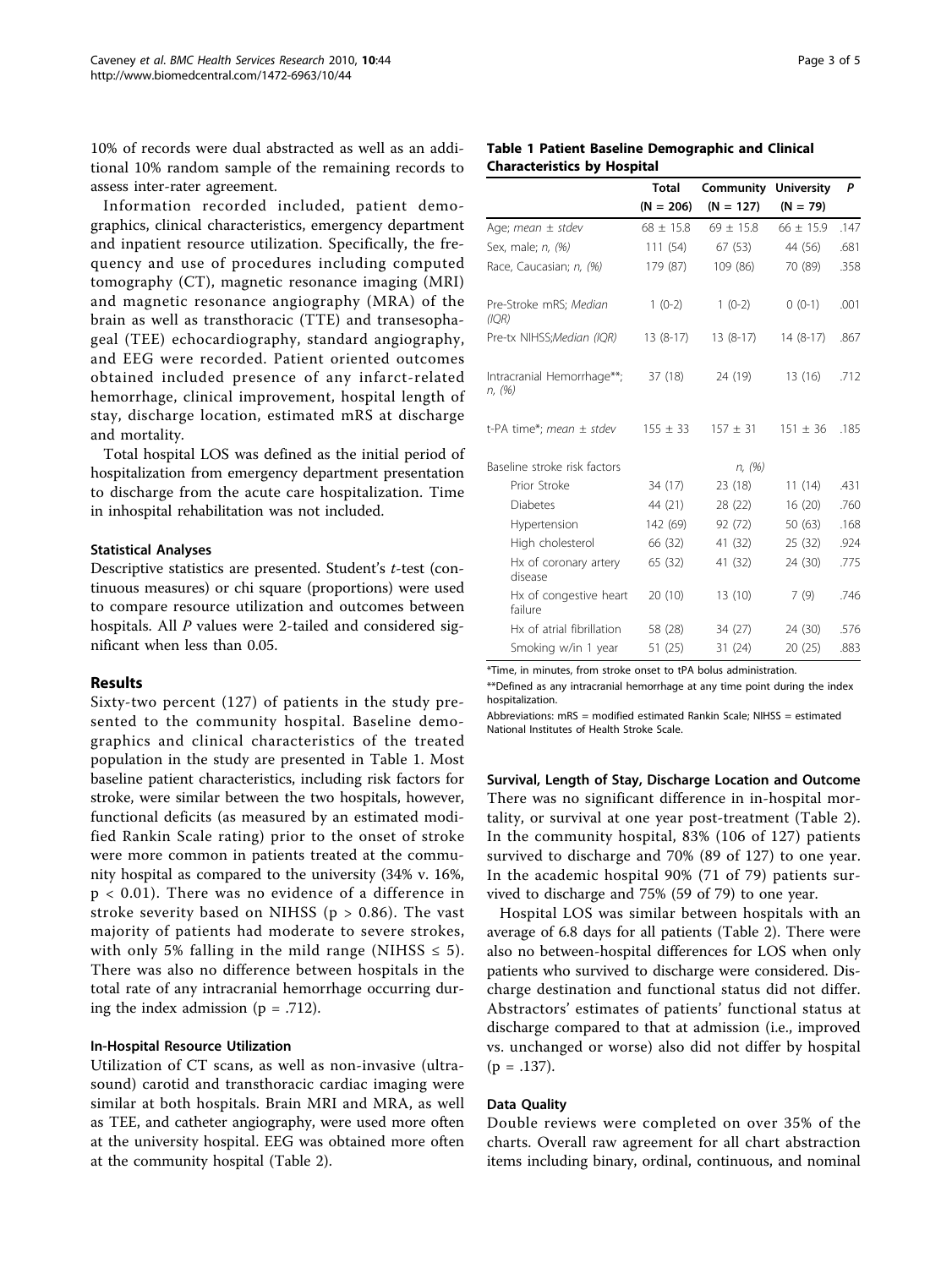<span id="page-3-0"></span>Table 2 Patient Outcomes and Acute Hospitalization Resource Utilization by Hospital

|                                  | <b>Total</b>   | Community        | <b>University</b> | P      |
|----------------------------------|----------------|------------------|-------------------|--------|
|                                  | $(N = 206)$    | $(N = 127)$      | $(N = 79)$        |        |
| <b>Tests Performed</b>           |                | n, (%)           |                   |        |
| CT brain                         | 206 (100)      | 127 (100)        | 79 (100)          | 1.000  |
| Follow up CT brain               | 152 (74)       | 93 (73)          | 59 (75)           | .817   |
| MRI brain                        | 49 (24)        | 21 (17)          | 28 (35)           | .002   |
| MRA brain                        | 35 (17)        | 11(9)            | 24 (30)           | < .001 |
| MRA neck                         | 38 (18)        | 20 (16)          | 18(23)            | .205   |
| Carotid Doppler                  | 114 (55)       | 71 (56)          | 43 (54)           | .836   |
| Angiography                      | 17(8)          | 6(4)             | 11(13)            | .020   |
| Transthoracic Echo               | 58 (28)        | 31 (24)          | 27 (34)           | .130   |
| Transesophageal<br>Fcho          | 69 (33)        | 32 (25)          | 37(47)            | .001   |
| EEG                              | 15(7)          | 13 (10)          | 2(3)              | .039   |
|                                  |                |                  |                   |        |
| Outcomes                         |                | $mean \pm stdev$ |                   |        |
| LOS - all (days)                 | $6.75 \pm 4.6$ | $6.33 \pm 4.3$   | $7.43 \pm 5.0$    | .096   |
| LOS - surviving<br>(days)        | $6.91 + 4.7$   | $6.42 + 4.4$     | $7.65 + 4.9$      | .084   |
| Improved from<br>admission       | 154 (75%)      | 90 (71%)         | 64 (81%)          | .137   |
| Discharge destination/<br>status |                | n, (%)           |                   | .302   |
| Home                             | 79 (38)        | 42 (33)          | 37(47)            |        |
| Inpatient rehab                  | 60 (29)        | 39 (31)          | 21(27)            |        |
| Other acute care<br>hosp         | 4(2)           | 2(2)             | 2(3)              |        |
| Nursing home/assist<br>living    | 34 (17)        | 23 (18)          | 11(14)            |        |
| Death                            | 29 (13)        | 21 (17)          | 8(10)             |        |

Abbreviations:  $CT = computed tomography$ ;  $MRI = magnetic resonance$ imaging; MRA = magnetic resonance angiography;  $EEG =$ electroencephalogram; LOS = length of stay.

categorical variables was excellent at 97% (95% CI: 0.973 - 0.976). For the binary and ordinal chart abstraction items the kappa statistic ranged from 0.49 to 0.96 for pre-determined critical variables.

## **Discussion**

Consistent with Reed's findings [[3](#page-4-0)], these data confirm the existence of practice variability in stroke care between a community hospital and a university hospital, even in a highly homogenous population of stroke patients treated with thrombolytic therapy. There was minimal variability in what can be described as "basic" diagnostic tests such as CT imaging, carotid Doppler imaging, and transthoracic echocardiography. Rather, care at the university hospital differed from that at the community hospital with increased frequency of use of what can be described as "advanced" imaging tests: MRI, MRA, TEE, and catheter angiography. In addition, there was increased use of EEG at the community hospital, an uncommon post-stroke diagnostic modality.

Identification of practice variability does not provide direct evidence of comparative effectiveness across either populations or in specific individuals. That is, we have no way of knowing from these data whether more or fewer diagnostic procedures indicate better or worse care. On the other hand, it makes sense to look for variability in care, especially when it involves expensive modalities and does not have obvious impact on outcomes, as these are potentially high yield targets for prospective comparative effectiveness research and reductions in health care expenditures. Practice variability had no apparent association with clinical outcome in these data. The most obvious implication of this information is that the increased use of advanced imaging at the university hospital likely added to the costs of patient care without adding to patient benefit. A possible alternative explanation is that there may be benefit to the increased use of advanced imaging that was simply too small to detect in these data. Indeed, outcomes were consistently numerically superior in patients treated at the university hospital, but these did not reach statistical significance on any outcome measure.

These associative data do not say anything about the use of advanced imaging in selected patients. Indeed it was available and utilized for some patients at both hospitals, but advanced imaging was apparently used more selectively in the community setting and more liberally in the university hospital. This difference may reflect the increased amount of resident decision making in diagnostic ordering at the university hospital or possible differences over the course of the study in the availability or access to advanced neurodiagnostic tests between the two facilities.

It is harder to speculate on why there is higher usage of EEGs at the community hospital. A detailed examination of the 13 individuals receiving EEG at the community hospital revealed that the indications given for the study were suspected seizures in three of these patients, five others had complicated presentations including significant psychiatric illness in some cases, and an additional three were comatose suggesting the EEG may have been used for prognostic purposes. We cannot entirely exclude the possibility the increased use of EEG may reflect collegial pressures to order and utilize intradepartmental or intra-practice services in this private practice environment.

Another potential explanation of the variation in test ordering practices at the two hospitals might be related to differing degrees of utilization review and differing effectiveness of cost containment initiatives. The